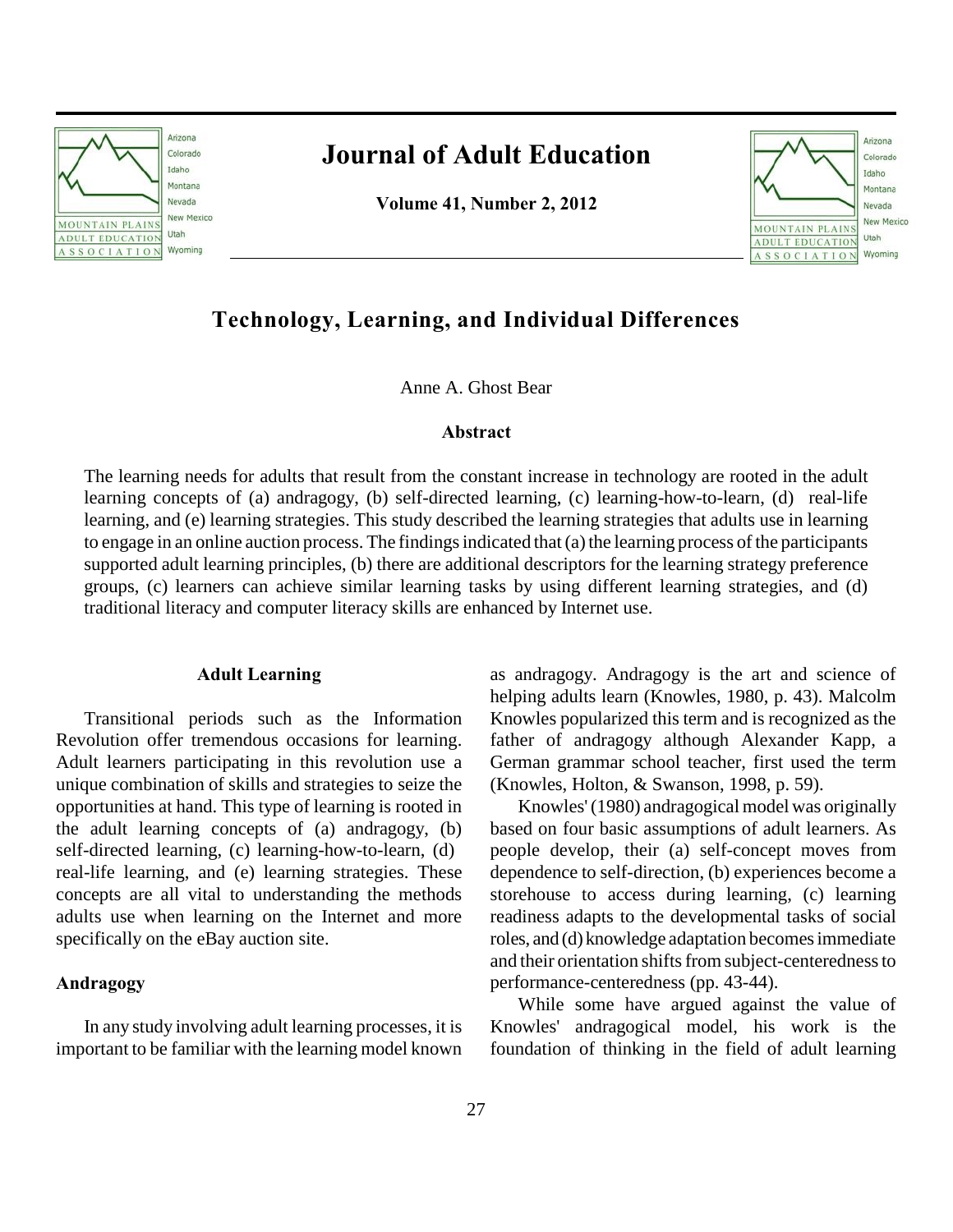during the last decade (Hiemstra & Sisco, 1990; Merriam, 2001). Andragogy is "a term that 'belongs' to adult education" (Merriam & Brockett, 1996, p. 135).



## **Self-Directed Learning**

Just as society is experiencing this eruption in dissemination of information through the Internet, adult education too is changing with the rapid expansion of research in the area of self-directed learning. While unidentified for centuries, self-directed learning has only become formally recognized and studied during the last several decades (Knowles, 1990). The field of Adult Education and adult educators have become increasingly interested in self-directed learning since the 1970s (Long, 1992). Self-directed learning is a process frequently associated with the field of Adult Education. The process occurs when:

Individuals take the initiative, with or without the help of others, in diagnosing their learning needs, formulating learning goals, identifying human and material resources for learning, choosing and implementing appropriate learning strategies, and evaluating learning outcomes. (Knowles, 1975, p. 18)

The concept of self-directed learning applies to many learning events in the Information Age. Some may be quite simple such as learning to operate a computer mouse while others are very complex such as learning to design and assemble an heirloom quilt or a stained glass window. These events may involve one or more participants and may occur in formal or informal settings. Research related to self-directed learning reveals that 90% of adults conduct at least one self-directed learning project annually (Tough, 1978) and that 70% of adult learning is self-directed in nature (Tough, 1978).

Knowles describes two concepts of self-directed learning (Brookfield, 1986; Candy, 1991). First, self-directed learning is self-teaching in which learners have power over all mechanical aspects and approaches of their learning processes. Secondly, self-directed learning is personal autonomy or "taking control of the goals and purposes of learning and assuming ownership of learning" (Knowles, 1998, p. 135).

An attempt to categorize self-directed learning works to restrict its broad meaning. Simply stated, selfdirected learning is any process where the learner is the decision-maker and in control of the learning process. Indeed, self-directed learning is a freedom that all learners should be permitted to explore (Rogers, 1969). "It is self-initiated. Even when the impetus or stimulus comes from the outside, the sense of discovery, of reaching out, of grasping and comprehending, comes from within" (p. 5).

#### **Learning-How-to-Learn**

Quite often, adult learners come into a learning situation with the key to a powerful process. That process is known as learning-how-to-learn. Learninghow-to-learn may mean different things for different people. In the last three decades, the seminal research on learning-how-to-learn was compiled by Robert M. Smith. He developed a theory and repertoire of training exercises founded on the idea that it is "as important to teach adults how to learn as it is to specify particular curricular domains for learning" (Brookfield, 1986, p. 64). In his initial work, Smith (1976) offers a working definition of learning-how-to-learn as "a matter of the adult's having (or acquiring) the knowledge and skill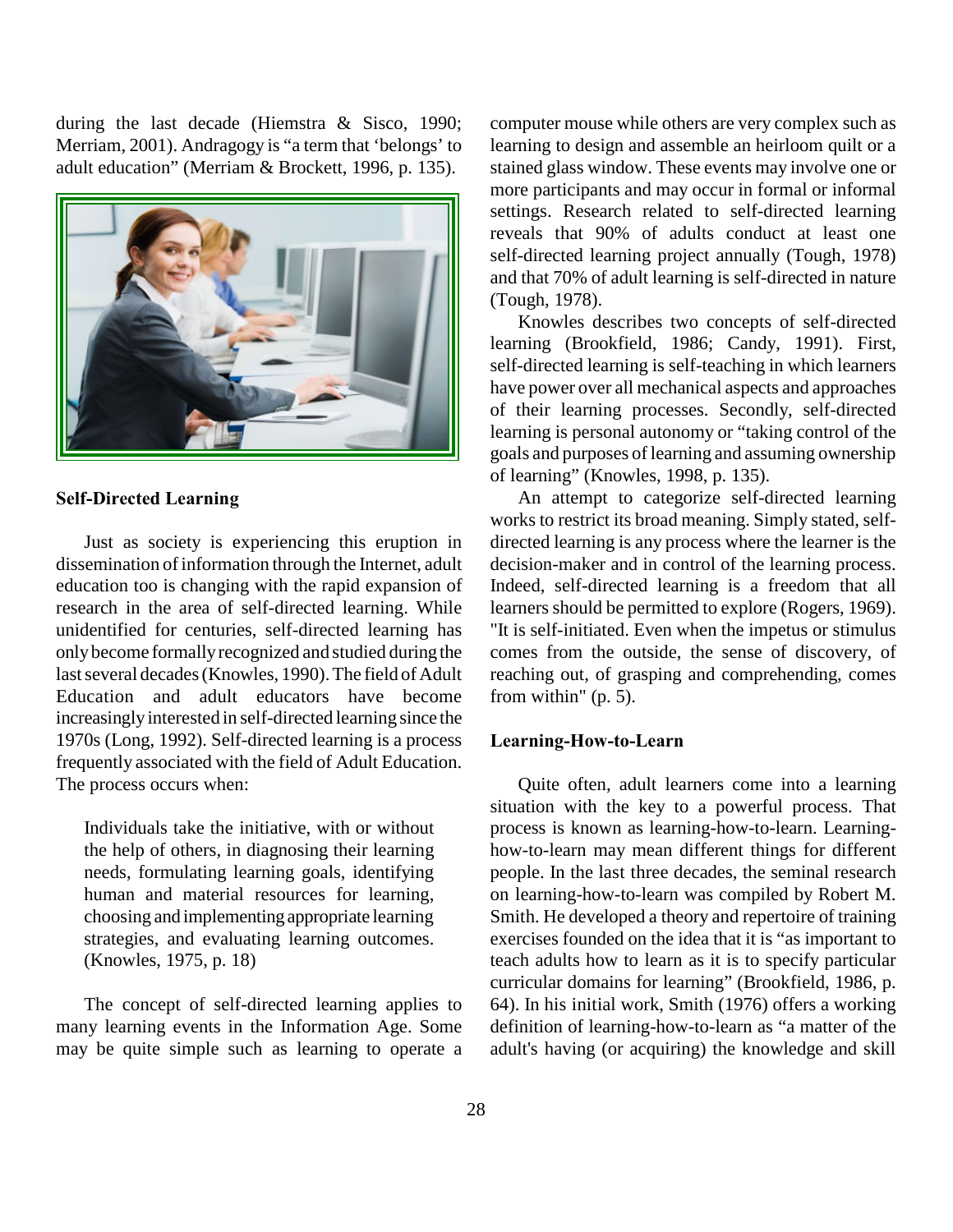essential to function effectively in the various learning situations in which he finds himself" (p. 5). In later work, Smith (1982) defined learning-how-to-learn as "possessing, or acquiring, the knowledge and skill to learn effectively in whatever learning situation one encounters" (p. 19).

Though defining is a challenge, understanding the concept of learning-how-to-learn is important to the field of Adult Education for it "holds great promise for helping adults expand their learning effectiveness" (Knowles et al., 1998, p. 166). Thus, understanding the concept of learning-how-to-learn is more important than establishing a definition. Learning-how-to-learn happens in everyday lives, yet little research about learning-how-to-learn outside of formal educational or organizational settings exists.

Smith had prophetic words to offer related to learning-how-to-learn that applies to today almost three decades later. "In an era of breathtaking change, it is truly impossible to acquire early in life the knowledge that adulthood will require" (p. 15). Therefore, since learning itself can be learned and taught through use of various processes, perceptions, and capacities, "one can learn how to learn more effectively and efficiently" (p. 15). "It is a tragic fact that most of us only know how to be taught; we haven't learned how to learn" (Knowles, 1975, p. 14).

Adult education is a process (Smith, 1976, p. 6). It is important to involve the learner in every phase of the process. Critical to this process is the development of each learners' awareness and capacity for effective self-monitoring and active reflection (Smith, 1991, p. 11). Involving the learner in this process includes participation in planning, conducting, and evaluating learning activities (Smith, 1976, p. 6). These subprocesses assume that the learner is involved to the greatest extent possible and that "the learner needs this kind of knowledge and skill to function optimally in the three phases of the process" (p. 6).

The first subprocess of adult learning is Planning. It establishes how adult learners identify their needs and set goals as they select resources and strategies. The second subprocess is Conducting. This is the adult

learners' learning activity where they negotiate selected procedures and resources as they learn to give and receive feedback. Finally, the third subprocess is Evaluating. This is how well adult learners measure the extent to which and how efficiently their goals are met. Learners must be equipped with these subprocesses to obtain the knowledge and skills to proceed with follow-up activities. Adult learners must possess and practice these skills through the learning-how-to-learn process. Moreover, facilitators of adult learning events will serve the teaching-learning exchange more effectively if they realize the power of this learninghow-to-learn process.

## **Real-Life Learning**

Learning from everyday situations, opportunities, dilemmas and experiences is a process all learners confront countless times during their lives. As a field of study, Adult Education examines the benefits of learning that is immediately applicable to adult learners' lives as opposed to learning that is from a teacher-directed curricula in formal education. Real-life learning is "relevant to the living tasks of the individual in contrast to those tasks considered more appropriate to formal education" (Fellenz & Conti, 1989, p. 3).

Learning processes traditionally used in formal educational settings differ dramatically from the procedures of real-life learning. With real-life learning, more attention is given to the living tasks of individual learners rather than tasks proposed by formal education (Fellenz & Conti, 1989). People are generally ill prepared through formal education to learn from everyday life experience (Sternburg, 1990, p. 35).

#### **Learning Strategies**

Learners have individual differences in how they conduct learning activities. Those differences have been referred to as learning styles and learning strategies. Learning styles are the stable traits with which learners are born and on which they rely when involved in a learning situation (Fellenz & Conti, 1989, p. 8). A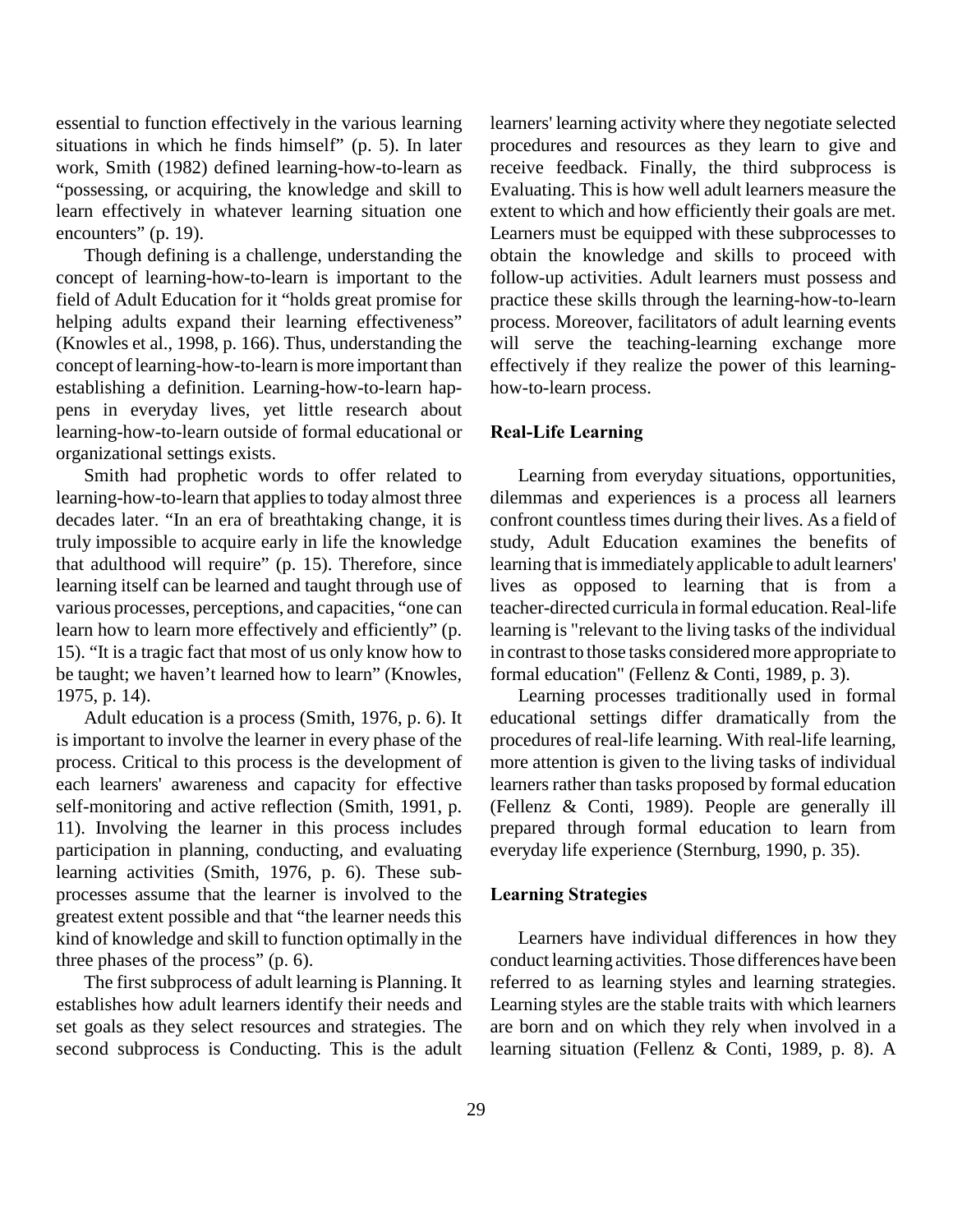person's learning style is "the individual's characteristic ways of processing information, feeling, and behaving in certain learning situations" (Smith, 1982, p. 24). Learning style is one of the three components of the learning-how-to-learn process (Smith, 1982, p. 23). Learning styles are generally established in childhood and are steady throughout the learner's life (Fellenz & Conti, 1989, p. 8).

In contrast to learning styles are the strategies that learners use when initiating a learning activity. Learning strategies are "the techniques or skills that an individual elects to use in order to accomplish a learning task" (Fellenz & Conti, 1989, p. 7). Learning strategies may also describe ways in which learners and their resources may be arranged during learning situations (Smith, 1982, p. 113). Learning styles are influenced by intrinsic ways of information processing whereas learning strategies deal with the methods learners use to gain information in different learning situations (Conti & Kolody, 1995). Rather than being an intrinsic process, learners have more control over learning strategies than they do over learning styles. Learning strategies are behaviors that the learner may choose when attempting a learning task (Fellenz & Conti, 1989).

## **Methodology**

The purpose of this study was to describe the learning strategies that adults use in learning to engage in an online auction process. This study used a descriptive design along with the information and data gathering advantages of the Internet to collect data about how adults learning using the Internet. The study involved a representative sample of 380 eBay users which was identified by the e-mail addresses of participants in completed auctions.

#### **Questionnaire**

This study investigated the Internet learning on eBay and described the learning strategies adults use while engaged in the eBay auction process. Data were gathered by means of a questionnaire that was created and located on the researcher's website. This questionnaire consisted of open-ended questions and questions with identified choices. It gave respondents an opportunity to describe how they: (a) learned about eBay and navigated the site, (b) formed and exercised their bidding strategies, (c) communicated with other people on eBay, and (d) felt about the skills they learned. Within the online questionnaire, 19 qualitative requests in an open-ended format were presented along with 5 quantitative requests which featured 5-point Likert scale choices. In addition to these questions, demographic data on each participant was requested related to education, gender, age, and race. Finally, the Assessing The Learning Strategies of AdultS (ATLAS) instrument was imbedded within the questionnaire to determine the preferred strategies of eBay users.

ATLAS is a valid and reliable instrument designed to quickly identify learning strategy preferences (Conti, 2009). For this study, the ATLAS instrument was imbedded in the online questionnaire rather that being used in its original booklet format (Conti, 2009, p. 889). Participants followed descriptive phrases by clicking their mouse indicators on selected responses. Each response led the participants to eventually discover their learning strategy group of Navigator, Problem Solver, or Engager.

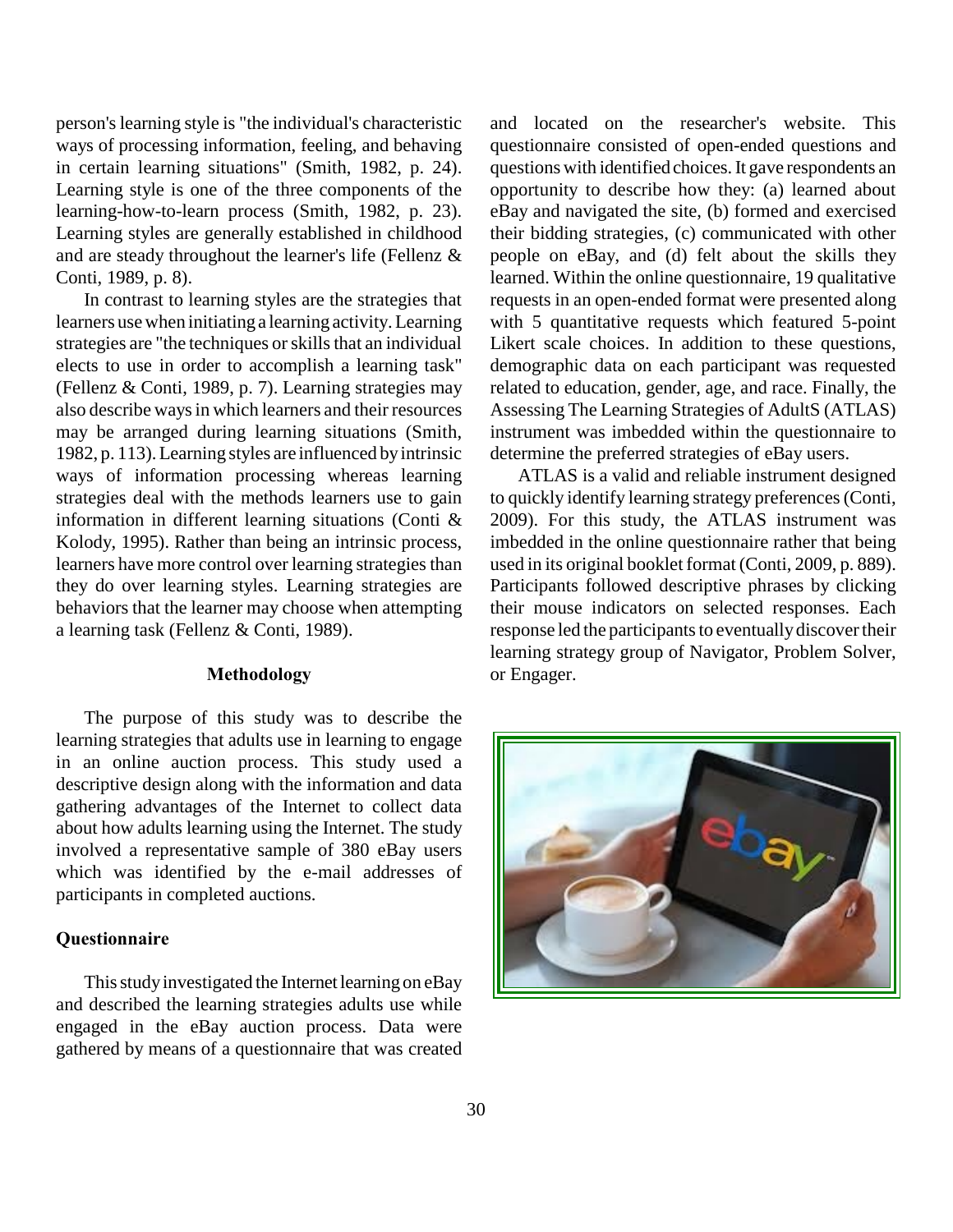## **Participants**

The profile of the respondents supports the general stereotypes of a *digital divide*; the *digital divide* "is the gap between people with access to computers and the Internet and those without it" (Ghost Bear & Conti, 2002, p. 231). Of the 380 participants in the study, the gender distribution of the sample was nearly equal with 188 males (50.1%) and 187 females (49.9%); only 5 participants did not report their gender. The group was fairly well educated; the highest educational level of nearly one-fourth (23%) was a high school diploma, of one-fifth (20%) was a post-secondary degree or certificate, of nearly one-third (30.5%) was a bachelor's degree, an of one-fourth (25.1%) was a graduate degree. Only five (1.4%) had less than a high school diploma, and these respondents were young enough to still be in school. The respondents ranged in age from 13 to 70 with a mean of 41.08 and a median of 43. Responses were received from 8 countries in addition to the United States; these 15 responses came from Australia (2), Canada (6), Germany (2), Denmark (1), Finland (1), Mexico (1), Russia (1), and United Kingdom (1). Although eBay has an international membership, the respondents were overwhelmingly White (93.3%); non-White ethnic origins were as follows: African--.3%, Asian--1.0%, Hispanic--1.7%, Native American--1.0%, and Other--2.7%. Also, the responses were mostly from sites that indicated that private individuals participated in the study.

Although the three learning preference groups identified by ATLAS exist in nearly equal portions in the general adult population, a disproportionately large number of Problem Solvers use eBay ( $\times^2$ =30.3, *df*=2, *p*=.001). The distribution on ATLAS in the general population, which was the expected distribution for this study, is as follows: Navigators--36.5%, Problem Solvers--31.7%, and Engagers--31.8% (Conti, 2009, p. 891). However, the observed distribution in this study was as follows: Problem Solvers--45.2%, Navigators-- 28.5%, and Engagers--26.3%. Thus, there are a greater number of Problem Solvers using eBay than the other learning strategy preference groups. Problem Solvers rely on the critical thinking skills of testing assumptions to evaluate the specifics and generalizability within a learning situation, generating alternatives to create additional learning options, and embracing conditional acceptance of learning outcomes while keeping an open mind to other learning possibilities (p. 894). Another study which described the ways learners utilized selfdirected learning on the Internet (Spencer, 2000) found similar results in that 50.66% of the participants were identified as Problem Solvers.

#### **Findings**

The findings from the study provide support for conclusions in four areas. First, the process in which the participants engaged in order to learn about the online auction process provides support for adult learning principles. Second, the language and process used by the participants provide additional descriptors for the three learning strategy preference groups identified by ATLAS. Third, the findings revealed that the process of achieving similar learning tasks could be successfully accomplished by using different learning strategies. Fourth, the findings showed how the traditional literacy and computer literacy skills of Internet users are enhanced by Internet use.

## **Adult Learning Principles**

## **Andragogical Concepts**

Informal learning on eBay exemplifies the six assumptions upon which Knowles' andragogical model is based. A tremendous amount of informal learning has taken place in order for the eBay users to engage in the various parts of the eBay auction process. As the findings from this study clearly disclose, participation in eBay activities personifies adult learning at its best and illustrates the andragogical assumptions written decades ago. Although Malcolm Knowles developed the four core assumptions of andragogy over 40 years ago (Knowles, 1970), his assumptions apply to the current Information Age with amazing relevance. His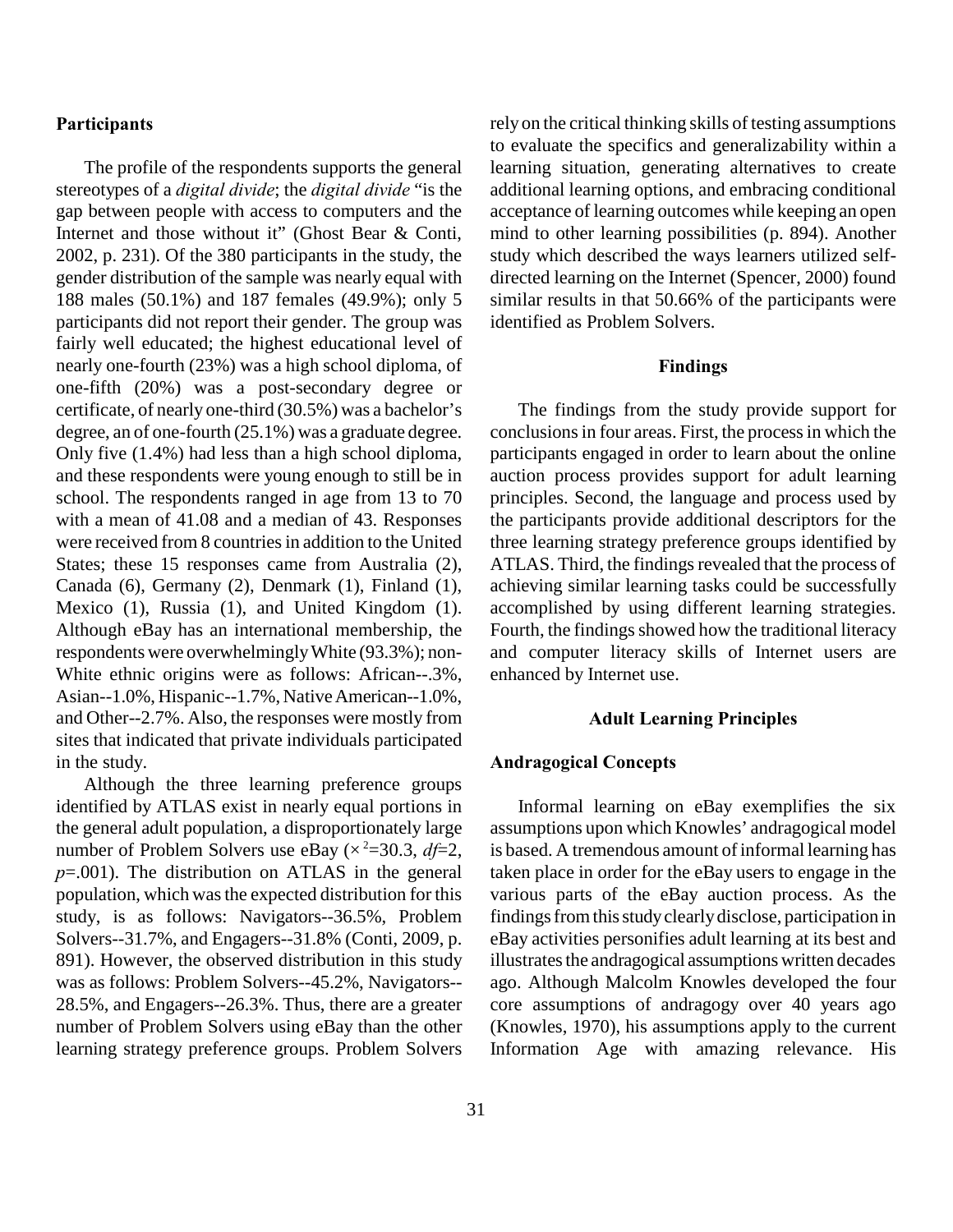assumptions are so applicable, it is as if they were written to describe the very learning processes that adults use today when engaging in eBay auction activities. Likewise, the two additional assumptions that were added in 1984 and 1989 (Knowles et al., 1998, p. 69) also readily apply and give foundation to the learning phenomenon characterized by eBay participation. The core principles of andragogy "go beyond basic respect for the learner and view the adult learner as a primary source of data for making sound decisions regarding the learning process" (p. 183).

Knowles' first assumption in the andragogical model has to do with adults learners' need to know (Knowles et al., 1998, pp. 64-65). Adults need to know why they are learning before they participate in a learning activity (p. 133). Adult learners who participate on eBay may go about learning for different reasons such as to explore the eBay website or to purchase a specific item. However, they all know why they have elected to participate in the online auction activities.

The second assumption in the andragogical model involves self-concept (Knowles et al., 1998, p. 65). The self-concept of adult learners as they move from dependency to self-direction leads to the knowledge that they are "responsible for their own decisions, for their own lives" (p. 65). Adult participants in the eBay auction process are self-directed in nature. They have determined their interests, goals, and individual courses of inquiry. In addition, they determine their degree and level of participation each time they join the eBay activities.

The third assumption has to do with the role of the adult learners' experiences (Knowles et al., 1998, pp. 65-67). As they take part in eBay operations, the adult learners bring a variety of experiences to their action. Each adult learner who chooses to participate in eBay activities brings a lifetime of experiences to the online auction. Some may have many experiences with live auctions while others may have extensive knowledge of particular collectibles and while still others may have prior computer skills or human relationship skills. Nevertheless, they all have a foundation from which to draw that enhances their learning on eBay. This eBay participant exhibits Knowles' third assumption of andragogy as she developed her bidding strategy:

I learned that bidding early in the auction is usually a waste of time. When people see bids on items, they are more inclined to check it out and bid themselves. Also, some people always like to be top dog, so it just drives the price up. I also learned to check out the bidding lists of people who liked the same things I did. I figured if I do it, they may too--so that's why I don't tend to bid on things until the end. I also learned that many people DON'T bid their maximum--they bid what they think is "enough" then race to place another bid if outbid near the end. That's why I snipe--to not give them a chance to place another bid and drive the price up. (39-year-old female Problem Solver)

The fourth andragogical assumption pertains to adult learners' readiness to learn. Readiness to learn is connected to each learners' particular developmental stage in life. Adult learners reject anything that is irrelevant to their current learning situations. Despite their various reasons for engaging in eBay, these adult learners find great relevance in eBay's ability to meet their needs and goals. The decisions they make while participating in all steps of eBay all have great relevance to the learners.

The final two assumptions of the andragogical model relate to adults' orientation to learning and motivation. Adults learn more effectively "when they are presented in the context of application to real-life situations" (Knowles et al., 1998, p. 67). The orientation of adult learners is life-centered, task-centered, or problem-centered (p. 67) rather than the typical subjectcentered curriculum of children's learning. Learning on eBay is organized around the participants' particular life situations. For example, this eBay user was looking for a particular item and her quest lead her to eBay:

I punched into my favorite collectibles and started looking at the various dogs. Then I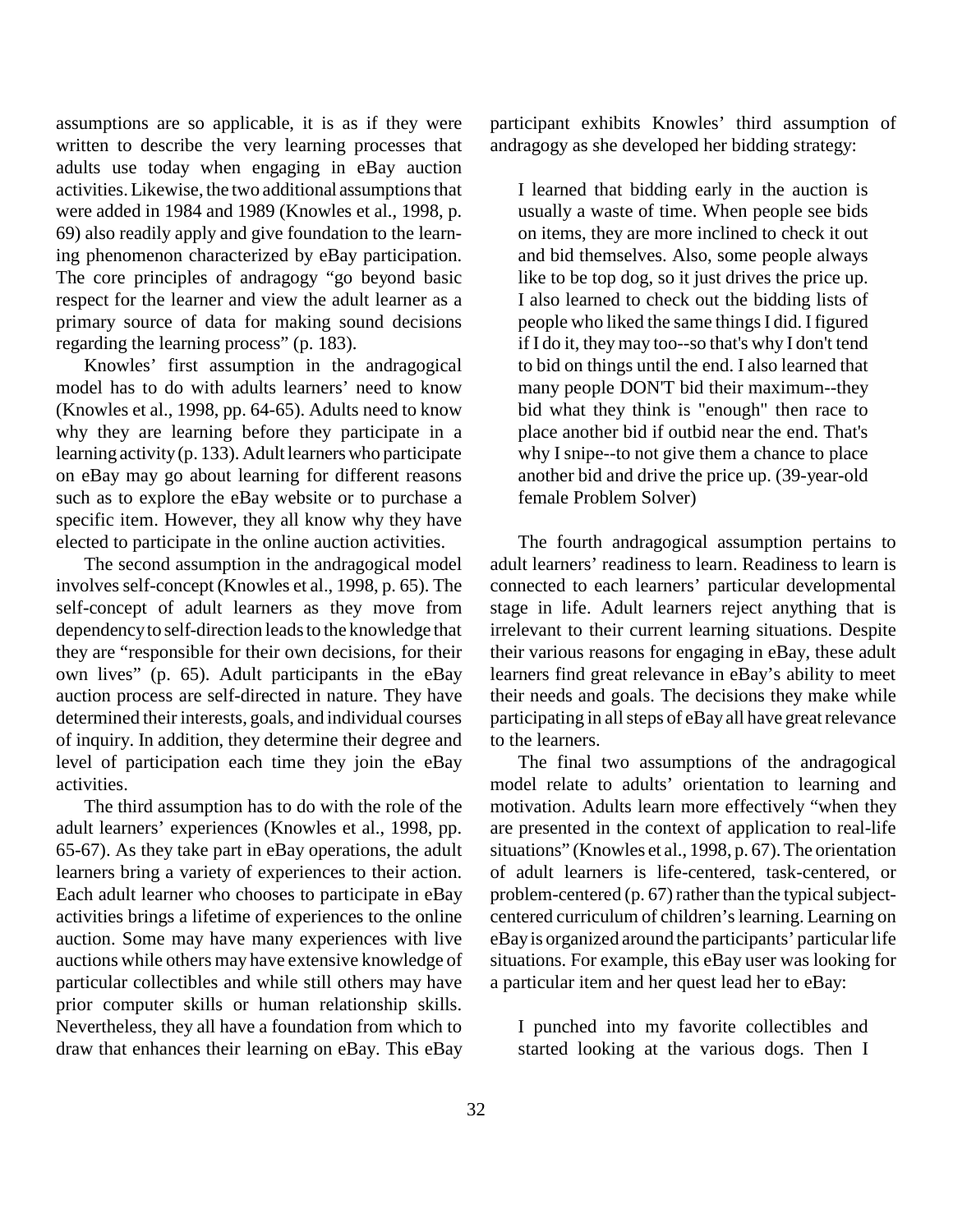learned how to punch in Scotties under search and come up with only those specific items. (52 year-old female Problem Solver)

Finally, internal motivators such as satisfaction and selfconfidence inspire adult learners to new levels of growth and development (p. 68). Thus, the intrinsic rewards of participating in the eBay auction process feeds the natural desires of adult learners as they gain new skills, acquire new items, make new friends, and confirm their beliefs all in a setting that is free of traditional educational barriers. Instances of adult learners who responded to internal motivators were repeatedly found during this study. For example:

I never really thought about it before, but the more I learn, the better I feel about myself. It's fun to share the knowledge with others. (42 year-old female Engager)

## **Self-Directed Learning**

Adult learners who engage in the eBay auction process are exhibiting self-directed learning. The knowledge that adults engage in self-directed learning is now a "foregone conclusion in adult learning research" (Knowles et al., 1998, p. 135). Along with others, Stephen Brookfield (1986) and Malcolm Knowles (1975) made important contributions to the better understanding of self-direction in adult learning. Brookfield identified two forms of self-direction, and Knowles brought forth five assumptions of self-directed learning. Adults who partake in the eBay auction exemplify the work on self-direction of both these men to light in a new era that perhaps even they never envisioned.

The first of Brookfield's (1986) two forms of selfdirection is that there are "various techniques of selfdirected learning" (p. 47). As adult learners participate in the many procedures entailed in an online auction, they are practicing many of Brookfield's identified techniques. The findings produced many examples of eBay users participating in such complex self-directed techniques such as "specifying goals" as they determine their auction objectives, "identifying resources" that will assist their auction decisions, "implementing strategies" that will best suit their bidding needs, and "evaluating progress" of their auction-related intentions.

Adult learners who participate in eBay's online auction process are also practicing Brookfield's second identified form of self-directed learning, which is internal consciousness change (Brookfield, 1986, p. 47). The adults who involved themselves in the eBay auction process had a variety of complex internal shifts on a variety of developmental levels. These changes in awareness not only were recognized by the study participants, they were also reviewed and reported by them.

I feel much better about computers and the Internet since I am able to communicate with people who have similar interests. At first I was nervous about bidding on Internet auctions, but after gaining experience over time I find it very exciting and convenient. (23-year-old male Engager)

Built my confidence in the Internet becoming user-friendly for me. I have become more computer-literate. I have learned, because of eBay use, how to use a scanner, how to video capture, how to resize pictures & reduce file size, upload pictures to a website for our auctions, how to use the Internet to find things that greatly enrich our home, personal studies & research, family needs, etc. as well as provide a supplemental income for our family. (35-yearold female Problem Solver)

Just as they parallel his andragogical assumptions, Knowles' (1975) five assumptions of self-directed learners also correspond nicely with the actions of the adult learners who participated in this study. As an "essential component of maturing" (p. 20), the study participants have grown naturally into the need to be self-directed as they enter and proceed through the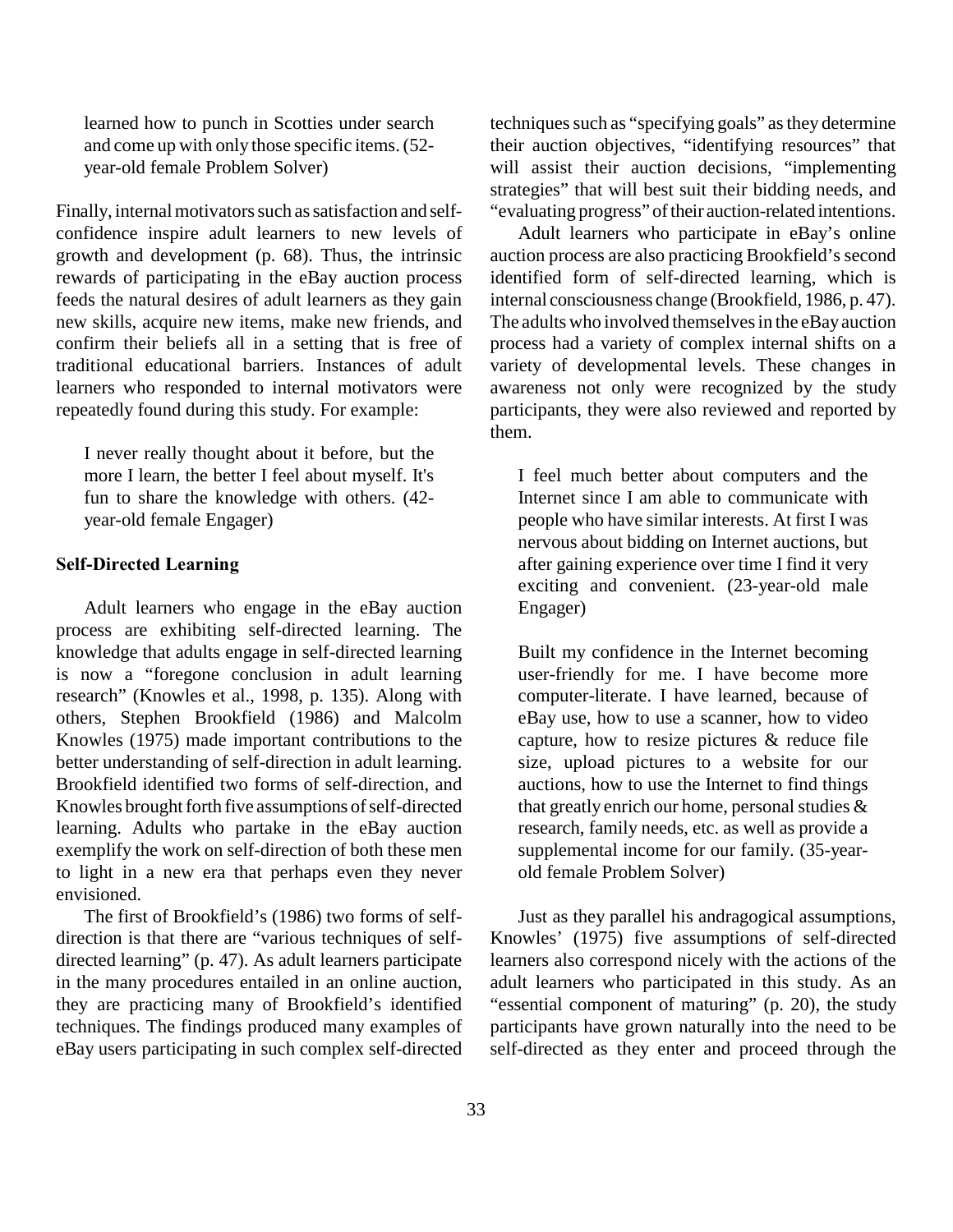auction activities. These adult learners have also exhibited how important their pre- and post experiences (p. 20) related to eBay are to their learning and that their learning needs change in correlation to their developmental levels (p. 20) as they progress through the processes associated with eBay. In addition, the adult learners who have engaged in the eBay auction process have accomplished tasks and solved problems (p. 21) as they registered on eBay, learned about the site, researched items and other users, developed bidding strategies, and undertook a host of other tasks. Lastly, the internal incentives of eBay users have inspired them to new levels of achievement, satisfaction, and accomplishment (p. 21) as they joined in the website's activities.

#### **Learning-How-to-Learn**

Adult learners have implemented the theory of learning-how-to-learn through participation in the eBay auction process. Not only do adult learners who have participated in eBay's auction activities exemplify the andragogical model and the concepts of self-direction, they also have implemented the theory introduced by Smith (1982) called learning-how-to-learn. Along with Knowles (1970), Smith had prophetic words to offer related to learning-how-to-learn that applies to the Information Age decades later. "In an era of breathtaking change, it is truly impossible to acquire early in life the knowledge that adulthood will require" (p. 15). Therefore, since learning itself can be learned and taught through use of various processes, perceptions, and capacities, "one can learn how to learn more effectively and efficiently" (p. 15). "It is a tragic fact that most of us only know how to be taught; we haven't learned how to learn" (Knowles, 1975, p. 14). Overcoming that tragedy are the adult learners of eBay who have effectively learned how to learn.

The adult learners who have participated in eBay auctions clearly practiced the three learning-how-tolearn subprocesses of planning, conducting, and evaluating (Smith, 1976, p. 6) in the informal setting of eBay. An example of planning occurred when adult eBay users identified their needs for a particular auction item or they identified their needs for a different bidding strategy.

It only took a couple of auctions to realize that if I bid early and high the other bids would drive up my price. I also found that small frequent bids developed a competition which is what the seller wants but not the buyer. (51-year-old male Navigator)

Conducting was demonstrated when the eBay participants reviewed their bidding procedures or utilized available resources. For example,

It was an evolution from simply bidding and waiting to sniping (if the item is particularly interesting). I learned this behavior from the numerous times when another bidder did it to me. (29-year-old male Engager)

I read through each auction available on the specific item. Some auctions offered links to other sites providing more info. I also did a search and found retailers selling the item to compare prices. (44-year-old female Problem Solver)

Examples of the adult learners on eBay who utilized the learning-how-to-learn subprocess of Evaluating were found in the many responses from eBay users who met their auction goals in a variety of ways.

My most costly purchase was an old apple laptop. I was nervous because it was electronic. The seller was not the original owner. He was trying to "turn a buck". I was happy that the machine has worked thus far. It was cosmetically worse than I imagined, but I am pleased. I have purchased a motorcycle helmet, leather jacket, Gameboy case, and have been pleased with everything. (43-year-old male Engager)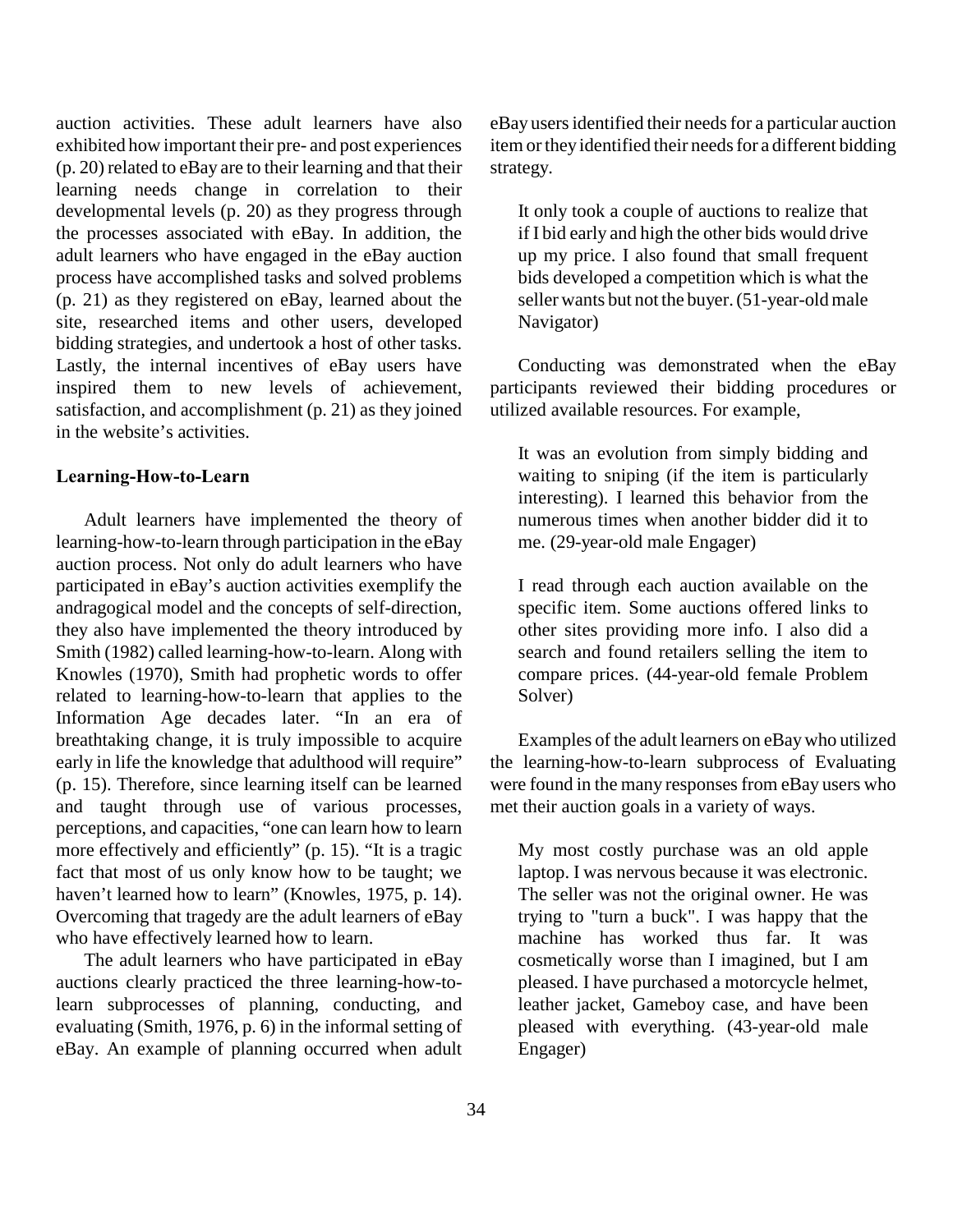In addition to the applying the subprocesses of learning-how-to-learn, the study participants have also performed the less basic learning-how-to-learn skills which are all characteristics of the learner who has successfully learned how to learn. These include deciding what and where to learn, enhancing necessary skills, being open to change, selecting the mode of learning, and applying flexibility which are all characteristics of the learner who has successfully learned how to learn. These higher-level skills are referred to as the characteristics of successful learners (Smith, 1982, pp. 84-93).

The adult learners who are eBay participants demonstrated these characteristics of successful learners. Adult learners who have engaged in the eBay auction process have certainly decided to learn during that process and they decided what to learn based on their skills, goals, and needs. Many adult learners on eBay reported in the findings that they found it necessary to access additional skills in order to participate in the auction processes. For example, as this participant expressed:

My skills are much better since I started using eBay. I am more proficient in using a variety of screens and in my searching. (37-year-old female Navigator)

Just by participating in such an innovative technological venture as eBay, these learners demonstrated their ability to be receptive to change in their lives. Whether they have chosen to learn individually or cooperatively, these learners have also selected their mode of learning through eBay activities, and they clearly have practiced flexibility as they wove their ways through the intricacies of the online auction processes. The following participant illustrated the flexibility of many an eBay user:

I'll type in a search engine for a certain musician to find recordings (LP or CD) or I will look for specific types of musical equipment or toys for the kids. Then I'll make a bid if it's something desirable and the seller has good feedback. (34 year-old male Problem Solver)

## **Real-Life Learning**

Real-life learning occurs when adult learners engage in the eBay auction process. Any reflection of adult learning trends should include "learning that is relevant to the living tasks of the individual" (Fellenz & Conti, 1989, p. 3). Otherwise known as real-life learning or real-world learning, this type of learning generally results in practical or everyday knowledge (p. 3). Reallife learning is practiced daily by millions of eBay users as they participate in the website's activities.

Two major concepts of real-life learning are particularly appropriate to the operations of adult learners while on eBay. First, real-life learning focuses on trends in adult learning that "provide for potential empowerment of the individual" (Fellenz & Conti, 1989, p. 23). The eBay phenomenon exposes adult learners who are empowered either through personal freedoms uncharacteristic of academic-type education or through the additional aspect of increased awareness "both of the social-cultural context that affects one's life and the potential one has for transforming that society" (p. 24). The power of real-life learning and its individual and societal possibilities were expressed in this participant's description:

I have always felt it a pity that we could not be in direct interaction with the people of the world. The blessed Internet has widened our horizons and friendships and understanding of others!! (52-year-old female Problem Solver)

A second concept of real-life learning connects with the real-life experiences of adult learners on eBay. Learning in real life "suggests that learning needs stem from the learner's real-life situations" (Fellenz & Conti, 1989, p. 25) instead of the artificial program-planning models of traditional education. The real-life learning opportunities provided to adult learners as they engage in the eBay auction process personifies this second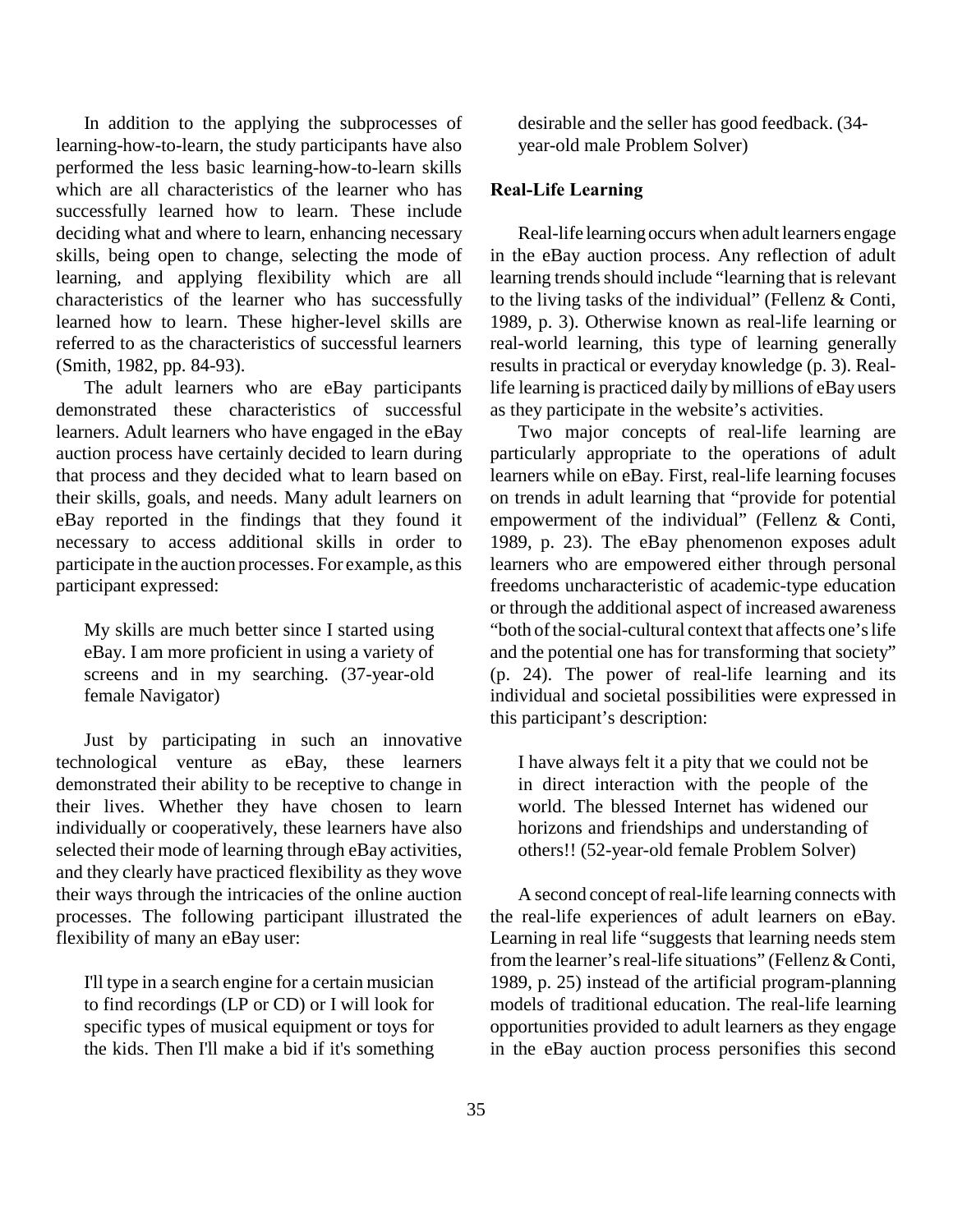concept of real-life learning, and it fits the requisite basis for a learner-centered curriculum that is "based on social realities" (p. 25). An example of this may be found in this participant's perception of how eBay participation had influenced his attitudes about himself and his social realities:

Through some e-mails, you also have a feel for some peoples' personalities. On some occasions you will exchange some other information about a common topic or geographic region. I think eBay is a great example of how the Internet will change the way we purchase items and view the world. It opens the world to an even playing ground. (36-year-old male Problem Solver)

#### **Learning Strategy Descriptors**

This study used the information and data collection advantages of the Internet to collect data about how adults learn using the Internet. Three distinct groups emerged from this study as additional descriptors of the original Navigator, Problem Solver, and Engager ATLAS groups. These additional descriptors can be labeled as the Strivers, the Storytellers, and the Stimulants.

## **Strivers**

Navigators were learners that attempted their learning activities with much sincerity and gave each activity their utmost effort. They appeared to be learners who expected and demanded more of themselves than others did and were self-conscious and hyper-critical when they made efforts they perceived to be mistakes (Willyard, 2000). Navigators are "focused learners who chart a course for learning and follow it" (Conti, 2009, p. 893). They are high achievers who tend to concentrate on external learning processes. Navigators "initiate a learning activity by looking externally at the utilization of resources that will help them accomplish the learning task and by immediately beginning to narrow and focus these resources" (p. 893). These

36

learners rely on strategies such as Planning, Attention, Identification and Use of Resources, and Testing Assumptions. Navigators are uncomfortable with changes and depend on instructors to waste little time. Navigators work well under organized deadlines, clear-cut goals, and clearly-communicated expectations; they "plan their learning schedule according to deadlines and the final expected result" (Conti & Kolody, 1999, p. 9).

Because of these characteristic behavior, Navigators may also be viewed as Strivers. They continued to strive for improvement even though many were initially uncomfortable participating in the online auction activities. The Navigators were also learners who valued a set plan they established before they participated in the auction activities. As they appeared to be determined to stick with a specific plan, they can be viewed as learners who "plan the work and work the plan." The Navigators tended to use their predetermined plans regardless of the plans' success.

#### **Storytellers**

The Problem Solvers were clearly the leaders of the ATLAS groups in this study. In addition to being the largest group represented, these learners appeared to have found their niche in the Internet auction format. The Problem Solvers were extremely confident about not only themselves and their auction abilities, but they were also confident and bold in describing the next learning steps they would take in their eBay progress. The Problem Solvers also distinguished themselves in another important way. Critical Thinking is the learning strategy most frequently associated with Problem Solvers (Conti, 2009, p. 894). Like the Navigators, these learners look externally at available resources that will best assist their learning procedures. Problem Solvers "rely on a reflective thinking process which utilizes higher order thinking skills" (Conti & Kolody, 1999, p. 11). They frequently test assumptions, generate alternatives, and use conditional acceptance strategies. Problem Solvers are handy at adjusting their learning processes and resources to fit their learning needs (p.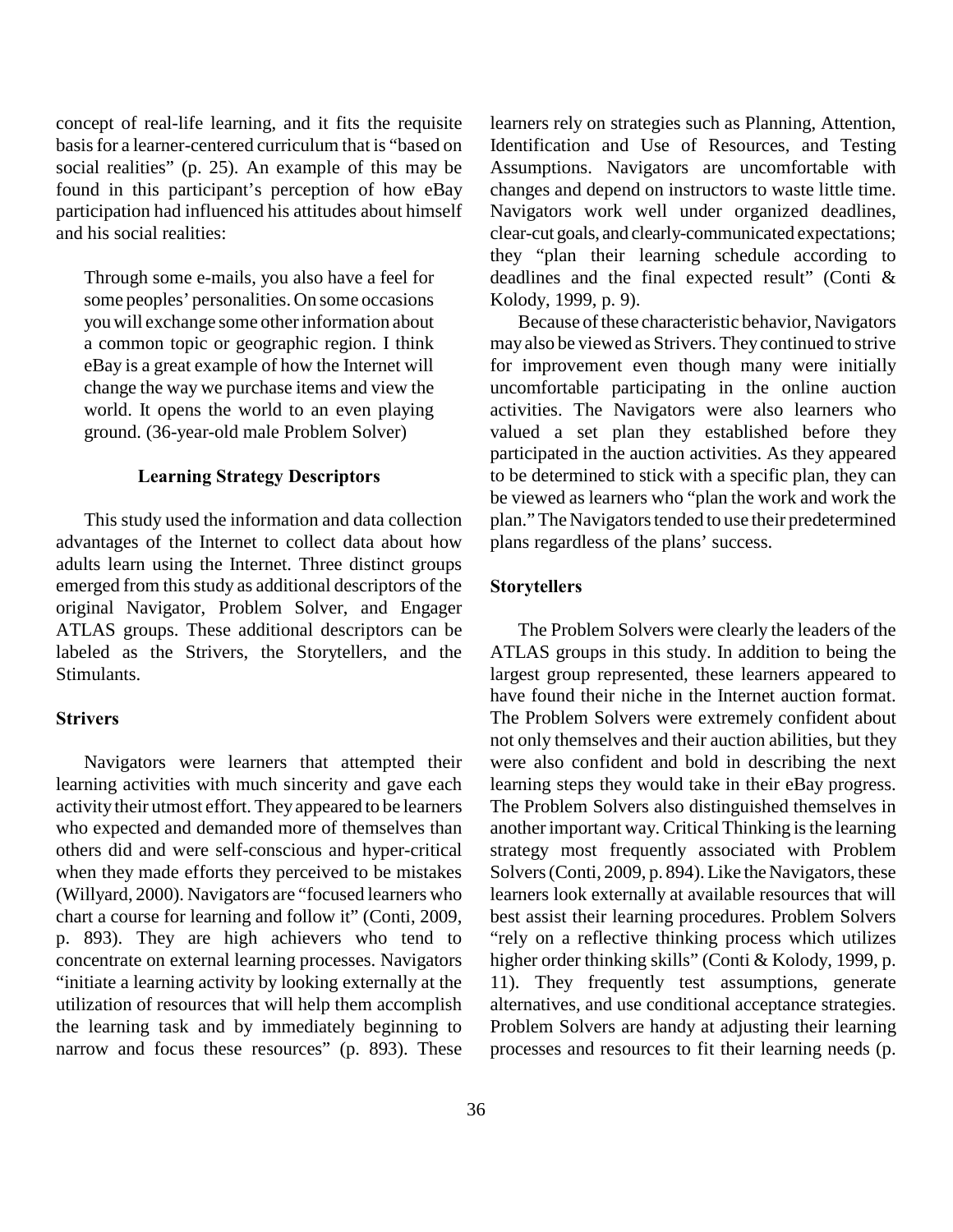12). These learners are best evaluated with open-ended questions and activities that use problem-solving techniques rather than with multiple-choice problems. Problem Solvers learn best in environments that "promote experimentation through practical experience and hands-on activities" (p. 13).



Problem Solvers were clearly the most descriptive and detailed in their answers of the three ATLAS groups. Thus, the Problem Solvers can be viewed as Storytellers. the Problem Solvers would elaborate extensively and would add delightful detail to their stories about their experiences on eBay. The Problem Solvers were the manifestation of the adage "ask them what time it is, and they will build you a clock." The clock-builders in this study added great new insight into the characteristics of Problem Solver learners. It was clear from the Problem Solvers' detailed descriptions that it was the actual process of telling the story that intrigued and delighted them rather than the completion of the story. Storytellers seemed to find little satisfaction at the conclusion of their stories. Instead, their contentment appeared to rest in the process of telling the story. Indeed, the punchline or story ending is the Storytellers' least favorite part of the process.

#### **Stimulants**

The Engagers in this study were inclined to frequently express excitement and joy in their learning processes. These "passionate learners who love to learn" (Conti & Kolody, 1999, p. 13) were excited about their learning on eBay and were eager to share what they learned with others. Internally motivated, Engagers must be certain that a learning activity will be meaningful to them before they become involved (p. 14). They are "passionate learners who love to learn, learn with feeling, and learn best when they are actively engaged in a meaningful manner with the learning task" (Conti, 2009, p. 894). They thrive on the learning process and the enjoyment gained while interacting with other people. Engagers consider their efforts "as an extension of themselves and are motivated by feelings of satisfaction and pride" (Conti & Kolody, 1999, p. 15). Many times, these learners' self-worth is affirmed by the work they do (p. 15). Engagers offer instructors an opportunity to be sensitive to their need for validation.

Engagers tend to focus on the process of learning rather than the content of the material being learned. For this reason, they can be viewed as the Stimulants. When Engagers decide that a learning activity is worthwhile to them, they participate with full enthusiasm and utmost energy, and they encourage others to do likewise. Enjoyment is an important component in Engagers' learning processes. The phrase "It's fun!" seemed to describe their approach to learning the best. They appear to delight in new accomplishments and tend to share those accomplishments with others.

## **Group Differences**

Discernable differences between the participants in the ATLAS groups exist when learning through technology and the Internet. The Navigators placed value on using external tools and completing more research, and they also valued rules, regulations, and any control they may have had. They also reported that evaluation and feedback were important to them, and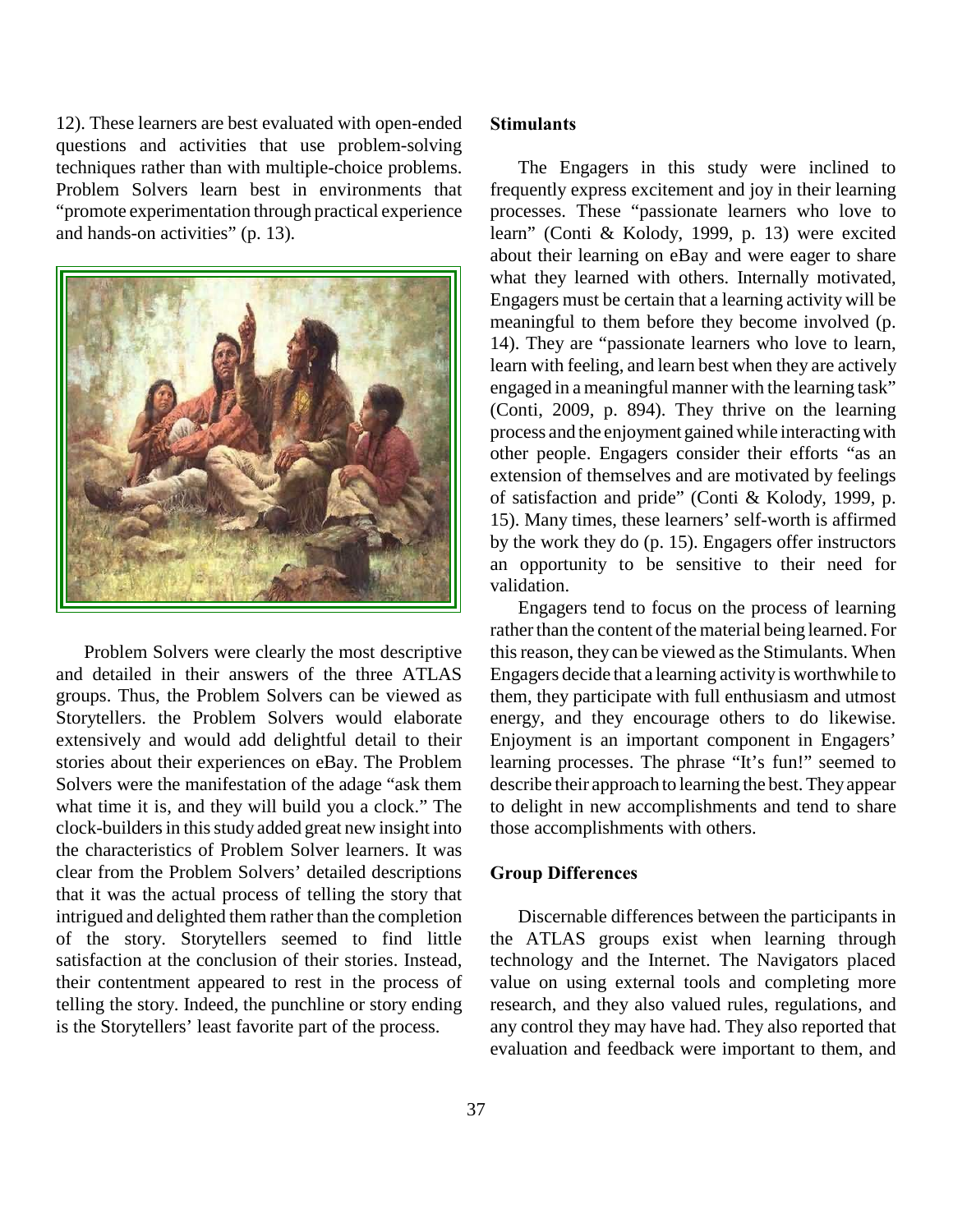they tended to be more cautious about their next steps and about other eBay users than the Problem Solvers and Engagers were. In addition, the Navigators were more self-critical and self-conscious while learning through the eBay process.

The self-confidence of the Problem Solver group came clearly and repeatedly through their responses as did their affinity for providing detailed, descriptive stories about their learning processes. The Problem Solver answers also revealed how eBay participation reinforced their already positive attitudes about computer and Internet use along with their intrigue and curiosity with the many possibilities of the Internet.

The Engagers were more likely than Problem Solvers or Navigators to express their answers using internal feelings or emotionally-laden words or phrases, and they tended to utilize methods that made their lives easier, more worthwhile, and more enjoyable. Engagers were also inclined to value personal interaction and relationships with other people and were generally optimistic in their opinions of others.

Navigators have a tendency to desire complete control of their learning plans and rarely veer from those plans once established. In this study, they were inclined to value external tools such as resource books, trade journals, and catalogs to gain additional information about auction items. These logic-conscious learners reported that eBay activities often followed logical progressions that were clear to them; however, they were uncomfortable with the uncertainty and conundrum associated with the last minutes before online auction deadlines. They confessed that "I'm not comfortable with the last minute bidding" (43-year-old female Navigator).

On the other hand, Problem Solvers revel in the ambivalence and mystery of eBay's auctions. These critical thinkers are clearly "sustained by the ongoing modification and revision of their learning plans in relationship to their evaluation of their own learning process" (Conti & Kolody, 1999, p. 12). In addition, the Problem Solvers were partial to the exploration and adventure that eBay and the Internet afforded. They also enjoyed the collaborative and cooperative atmosphere

that the online auction site offered.

Engagers are enthusiastic learners who enjoy emotionally rewarding new tasks and challenges. They were thrilled with the eBay activities as long as the desired item or the time involved was worth the effort. These learners who will avoid any learning tasks that appear "ominous and formidable" (Conti & Kolody, 1999, p. 15) often chose to provide short answers or no answers to questionnaire requests that did not meet their criteria for attention. Engagers will frequently take the paths of least resistance and use any tools that will alleviate tedious details or boredom. Engagers frequently reported using eBay's short-cut features that would get them the most amount of information in the shortest amount of time. They also reported using the prearranged features provided on the eBay site.

## **Similar Learning Tasks**

Learners can be successful in accomplishing similar learning tasks even though they use different strategies in the process. Navigators, Problem Solvers, and Engagers frequently reported that they accomplished similar tasks, but the strategies they used to arrive at their accomplishments were different. For example, when asked to describe how they developed their eBay bidding strategies, several Navigators, Problem Solvers, and Engagers said they used the actual act of bidding as a method of developing their strategy. However, there were differences in the strategies that those in each group used to get to this point. The Navigators tended to use external resources.

I learned to develop my strategy from reading the book I mentioned. (45-year-old female Navigator)

However, the Problem Solvers were inclined to give detailed descriptions and examples of the processes used to develop their bidding strategies. For example:

When I find something I want to bid on by scrolling through a list of like items, I would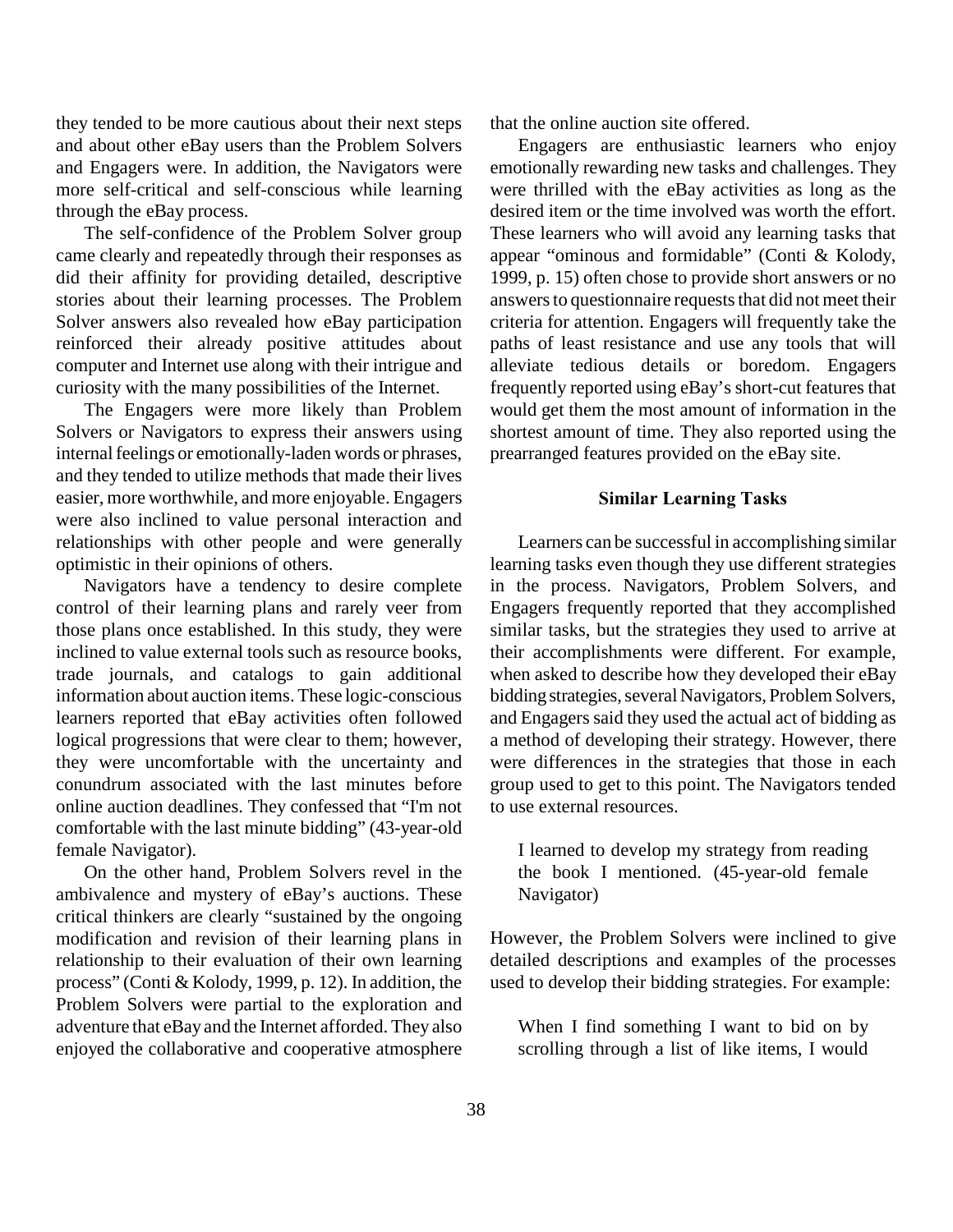examine the writeup thoroughly. If I need a photo, then I definitely check it out. If the photo is murky or unclear and out of focus and the item is not visible, then I pass it up. I then look to see the price limits and try not to push the envelope unless I just have to have it. Often I would bid once at its low end and wait and see. If I am outbid along the process, I would file that information and come back to it near the end of the auction to see what its current valuation is; if I can still afford it, and still want it badly, then I would hike up the bid to my level, and wait and see. I would check on these items almost daily. (70-year-old male Problem Solver)

The Engagers displayed the propensity to use emotionally-laden words even in their descriptions of their bidding strategy development. For example:

I didn't like losing out, especially if it was something I really needed or wanted. (40-yearold female Engager)

The realization that learners can be successful in accomplishing similar tasks by using different strategies while learning points out the importance of the *process* involved in using different learning strategies. This point supports the entire concept that learning strategies are not stable, unchangeable traits but rather are "the techniques or skills that an individual elects to use in order to accomplish a learning task" (Fellenz & Conti, 1993, p. 3). This also supports the concept that adult learners in certain situations have successfully learned how to learn (Smith, 1976; 1982). Learning strategies are available for adult learners to pick and choose from according to their learning needs (McNeil, 2012).

## **Literacy Skills**

Participation in Internet activities enhances the literacy skills of the participants. Countless traditional courses in adult literacy occur all over the world in abundant settings, yet many adult learners are benefitting from the literacy-building component of the Internet with no formal instruction. Not only does the Internet enhance adult literacy skills, it affects assorted types of literacy skills in meaningful and practical ways. Both traditional and computer literacy skills are improved as a result of Internet participation.



The participants in this study indicated that the skills traditionally associated with literacy such as reading, writing, spelling, and comprehension were enhanced by Internet participation. The eBay users participating in this Internet experience have recognized and reported that their skills have improved as a result of their Internet experiences. One man wrote, "now, I can almost spell" (29-year-old male Engager), and a woman described how Internet use "has validated my writing and spelling skills" (26-year-old female Navigator). Improved literacy skills such as communication techniques are also apparent bonuses of Internet use. "I now know I have an influence over people by using my vocabulary to describe products using descriptive verbs and modifiers" (28-year-old female Navigator). Along with these skills, the English competency of this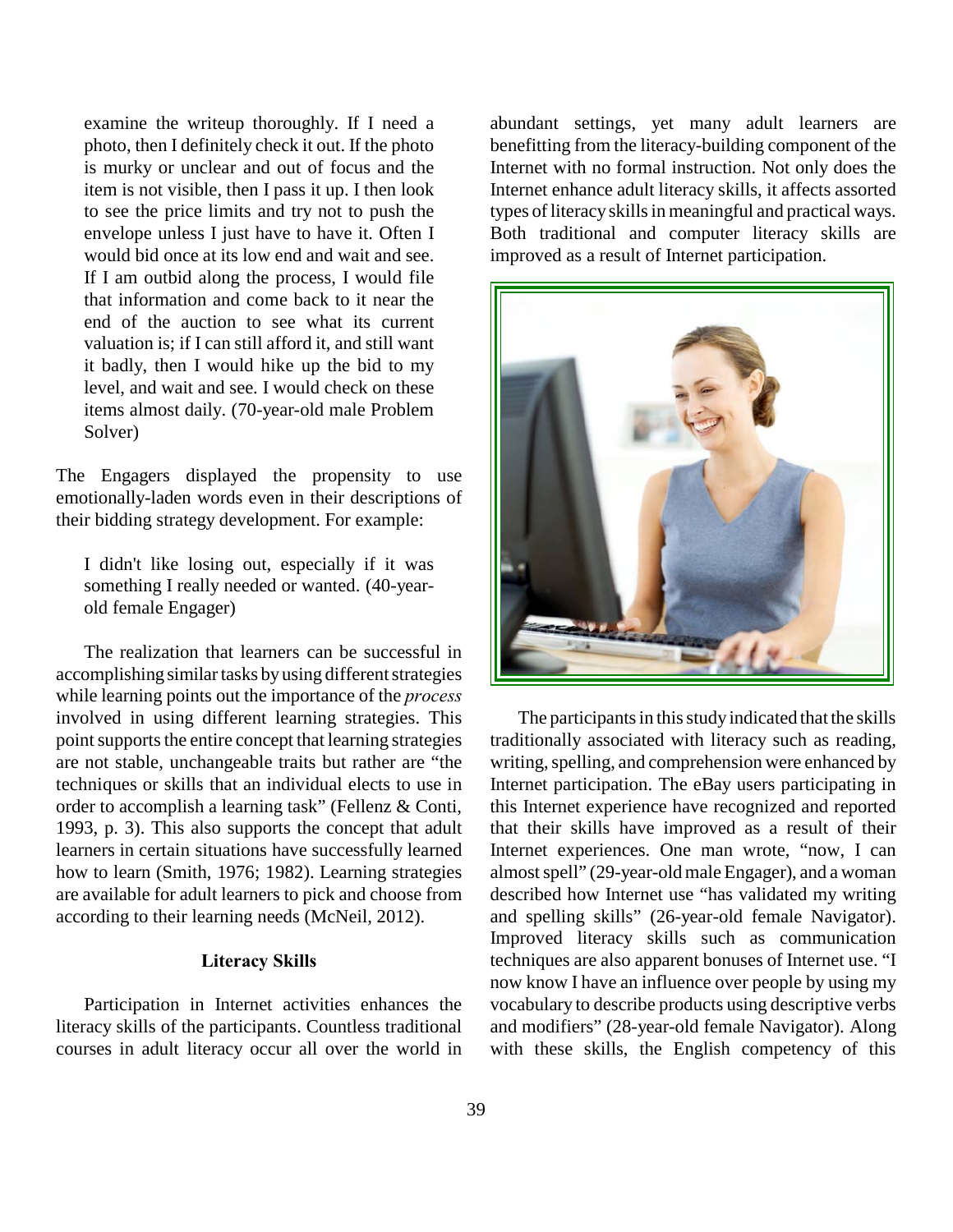German-speaking participant was enhanced: "I realize that my English is not too bad and I can communicate with others and they understand me" (30-year-old female Navigator).

In addition, several participants acknowledged that the Internet was a source for improved computer literacy and Internet skills. The ample responses from the participants revealed with astonishing clarity that Internet participants' literacy skills were increased as a result of participation in Internet activities.

The computer literacy skills of adult learners may be improved in a variety of ways. For example, several of the study participants reported that their computer literacy skills improved because their typing or keyboarding skills were enhanced by Internet use while others found the Internet to be the source of improvement for their Internet research and navigational skills. One person recognized that "it has caused me to increase my typing skills for sure, as well as general computer usage" (52-year-old male Engager) while another noticed "I have more confidence in my skills in use of the Internet and finding information for areas in which I may not be adept" (44-year-old female Navigator). The literacy skills of adult learners are also improved by the Internet as it is a method that encourages use of certain software applications and particular computer equipment. Internet use and participation has the capacity to lead adults to learning such advanced operations as scanning pictures, downloading photographs, uploading images, and writing text to fit particular computer protocols.

## **Conclusion**

The twin pillars that have formed the foundation for the field of Adult Education are the theories of andragogy and self-directed learning (Merriam, 2001, p. 3). These two theories "describe adult learning as a learner-centered activity. This focus mandates that individual differences be identified" (McClellan & Conti, 2008, p. 14) and addressed. The concepts of learning-how-to-learn, learning for and from real-life situations, and learning strategies provide directions and

40

mechanisms for implementing these foundational theories to address individual differences.

Facilitators of adult learning situations must recognize the strengths of each learner and respect each person's individual differences. The 380 respondents in this study did much more than participate in an Internet auction activity and answer an online questionnaire. Their words ring loudly and clearly. In this current era of rapid change, the participants have "engaged in a process, the outcome of which we cannot clearly predict" (Rogers, 1969, p. 341). This process reveals a shift to "more self-reliant and self-directed participation" (p. 341). Learning is the main activity in that process in which they have participated. "An internal process that is not always visible to the eye, learning is a pervasive state of being, rather than merely a change in behavior" (Kittredge, 1998, p. 12). The participants in this study repeatedly described the complex learning processes in which they had engaged as a result of an on-going informal activity. In addition, they made clear that engaging in eBay activities is an endeavor of human relationships involving continuous learning rather than just an effort of electronic commerce.

"Whether viewed scientifically or artistically, learning is a process grounded in the individual's perceptions of place" (Kittredge, 1998, p. 12). This process is based with the learner and all action radiates from the learner for "it is the individual who draws the connections and sees the whole. It is the individual who makes the choices to act after reflective thought. It is the individual who holds the frame for viewing the future" (pp. 268-269). The learners hold the key to understanding learning. Like Alice in Wonderland, it is the educator's job to turn the key to understand what is on the learner's side of the looking glass:

But oh...now we come to the passage. You can just see a little *peep* of the passage in Looking-glass House, if you leave the door of our drawing-room wide open: and it's very like our passage as far as you can see, only you know it may be quite different on beyond. Oh...how nice it would be if we could only get through into Looking- glass House! I'm sure it's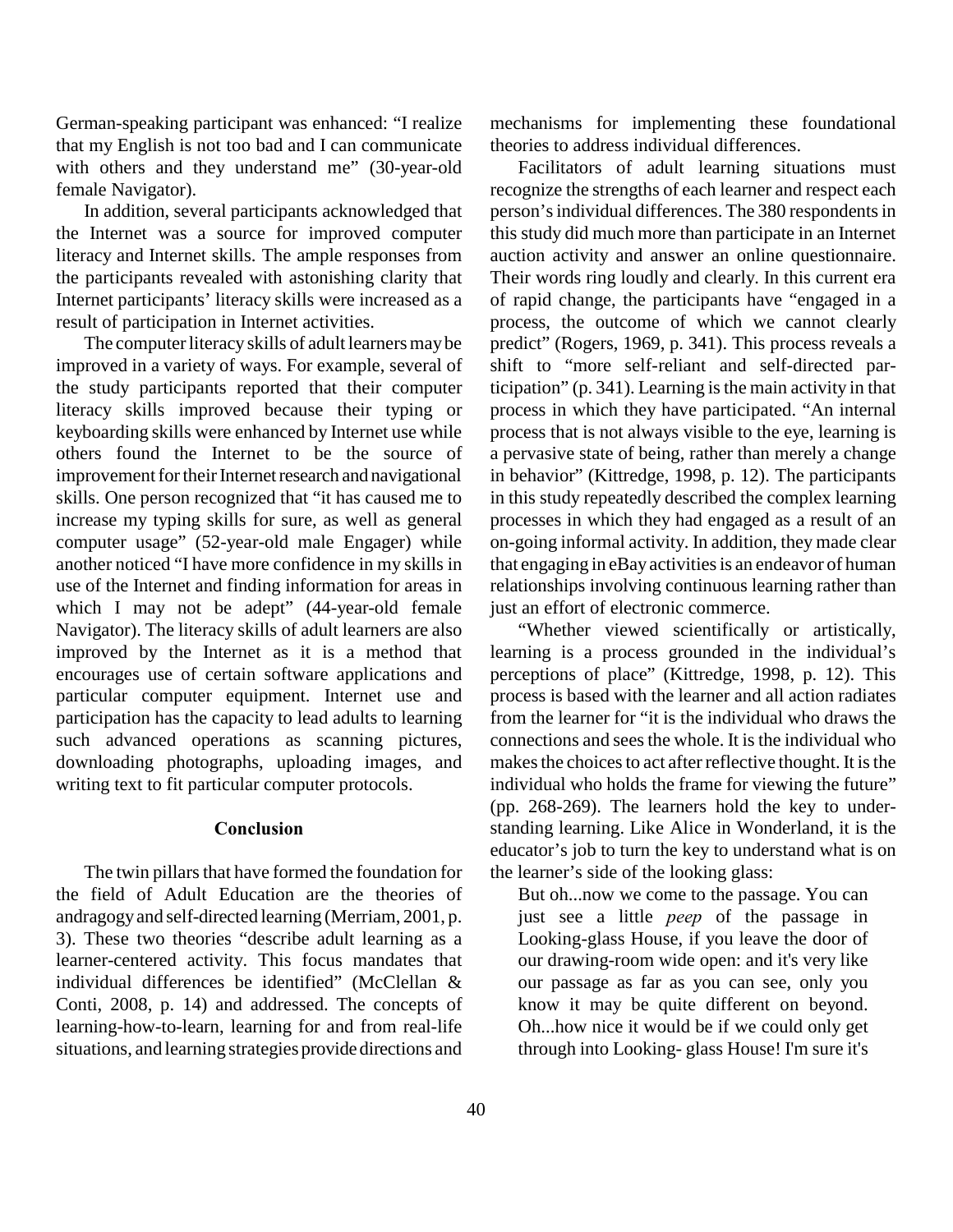got, oh! such beautiful things in it! Let's pretend there's a way of getting through into it, somehow....And certainly the glass *was* beginning to melt away, just like a bright silvery mist. (Carroll, 2009/1871, p. 14)



## **References**

- Brookfield, S. D. (1986). *Understanding and facilitating adult learning*. San Francisco, CA: Jossey-Bass.
- Candy, P. C. (1991). *Self-direction for lifelong learning*. San Francisco, CA: Jossey-Bass.
- Carroll, L. (2009/1871). Through the looking-glass and what Alice found there. Westport Mayo, Ireland: Evertype.
- Conti, G. J. (2009). Development of a user-friendly instrument for identifying the learning strategy preferences of adults. *Teaching and Teacher Education*, *25*, 887-896.
- Conti, G. J., & Kolody, R. C. (1995). The use of learning strategies: An international perspective. *Proceedings of The 36<sup>th</sup> Annual Adult Education Research Conference* (pp. 77-82). Edmonton,

Alberta, Canada: University of Alberta.

- Conti, G. J., & Kolody, R. C. (1999). *Guide for using ATLAS.* Stillwater, OK: Oklahoma State University.
- Fellenz, R. A., & Conti, G. J. (1989). *Learning and reality: Reflections on trends in adult learning*. Columbus: The Ohio State University (ERIC Clearinghouse on Adult, Career, and Vocational Training, Information Series No. 336).
- Fellenz, R., & Conti, G. (1993). *Self-knowledge Inventory of Lifelong Learning Strategies (SKILLS): Manual.* Bozeman, MT: Center for Adult Learning Research.
- Ghost Bear, A. A., & Conti, G. J. (2002). Using adult learning in HRD programs to bridge the digital divide. In C. Sleezer, T. Wentling, & R. Cude, *Human resource development and information technology: Making global connections*. Boston: Kluwer Academic Publishers.
- Heimstra, R., & Sisco, B. (1990). *Individualizing instruction*. San Francisco, CA: Jossey-Bass.
- Kittredge, E. L. (1998). *Unbounded horizons: The responsive mind in place*. Unpublished doctoral dissertation. Bozeman, MT: Montana State University.
- Knowles, M. S. (1970). *The modern practice of adult education, from pedagogy to andragogy*. New York: Association Press.
- Knowles, M. S. (1975). *Self-directed learning: A guide for learners and teachers*. Englewood Cliffs, NJ: Cambridge.
- Knowles, M. S. (1980). *The modern practice of adult education, From pedagogy to andragogy*. New York, NY: Follett.
- Knowles, M. (1990) *The adult learner: A neglected species*. Houston, TX: Gulf.
- Knowles, M. S., Holton, E. F. III, & Swanson, R. A. (1998). *The adult learner.* Houston, TX: Gulf.
- Long, H. B. (1992). *Self-directed learning: Application and research.* Norman, OK: Research Center for Continuing Professional and Higher Education at the University of Oklahoma.
- McClellan, J. A., & Conti, G. J. (2008). Identifying the multiple intelligences of your students. *Journal of Adult Education, 37*(1), 1-20.